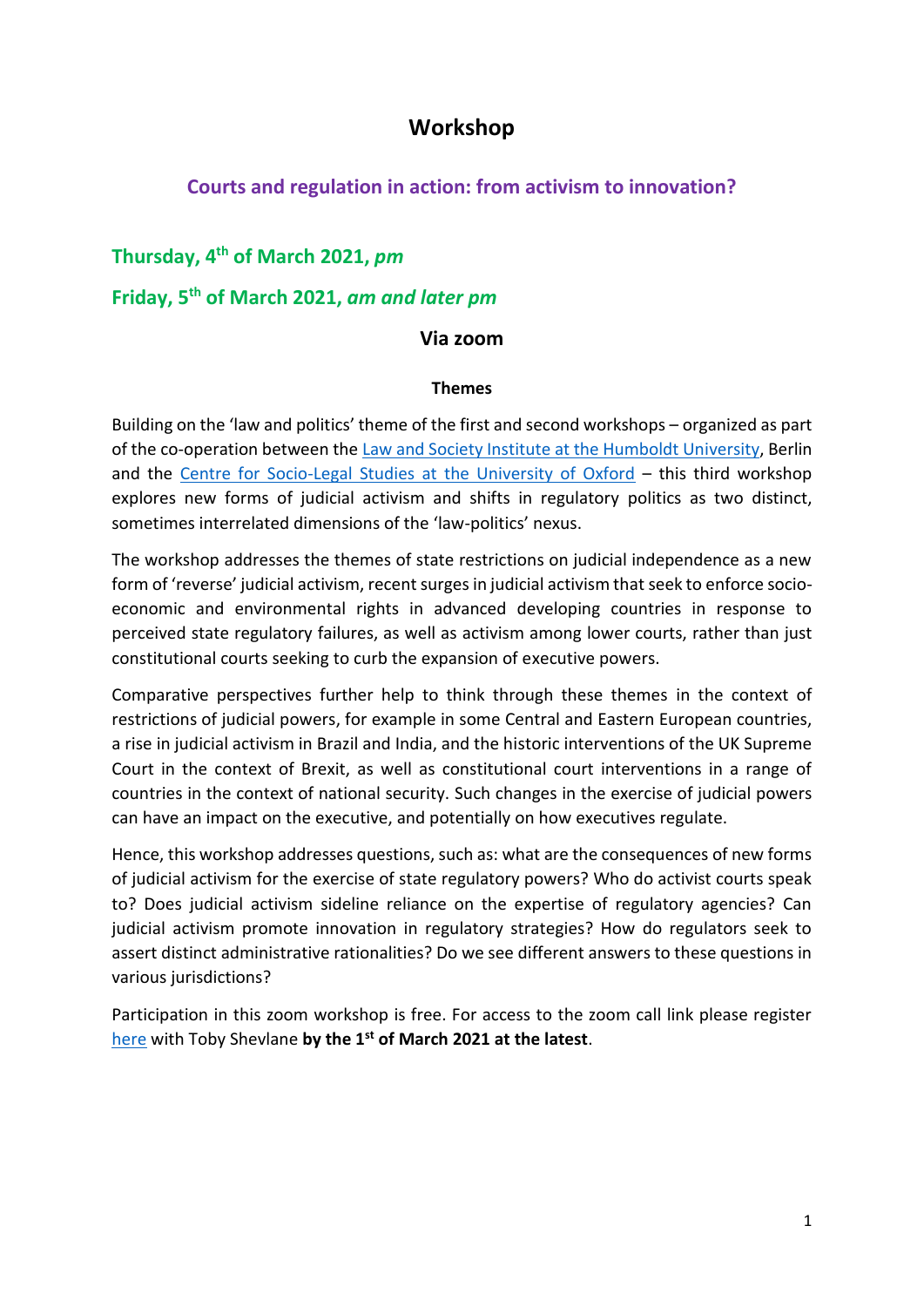# **Program – via zoom**

| <b>Date</b>               | <b>Session</b>                                                                                                               |
|---------------------------|------------------------------------------------------------------------------------------------------------------------------|
| <b>Thursday, 4.3.2021</b> | <b>Timings are for UK time</b>                                                                                               |
| 15.45-16.00               | Welcome<br><b>Bettina Lange</b><br>Keynote                                                                                   |
| $16.00 - 17.00$           | Francesca Bignami                                                                                                            |
|                           | Leroy Sorenson Merrifield Research Professor of Law, The George Washington University Law<br>School, US                      |
|                           | 'Administrative Legitimacy in the Courts: Procedure Versus Substance'                                                        |
| $17.00 - 17.30$           | <b>Questions and Discussion</b>                                                                                              |
|                           |                                                                                                                              |
|                           |                                                                                                                              |
| $17.30 - 18.30$           | Panel I: Judicial activism or restraint?                                                                                     |
|                           | Chair: Anna-Bettina Kaiser, LSI, Humboldt University                                                                         |
|                           | Silvia von Steinsdorff, LSI, Humboldt University                                                                             |
|                           | '(Un)intended effects of selected judicial activism in an instable political context: the<br>Constitutional Court of Turkey' |
|                           | John Paterson, Aberdeen University:                                                                                          |
|                           | 'The Brexit Decisions from a Systems Theory Perspective: Judicial Conservatism in Action'                                    |

# **Friday, 5th of March, morning**

| Friday, 5.3.2021 |                                                                                               |
|------------------|-----------------------------------------------------------------------------------------------|
| $9 - 10.30$      | Panel II: Judicial activism for national security in action                                   |
| am UK time       | Chair: Bettina Lange                                                                          |
|                  | Anna-Bettina Kaiser, LSI, Humboldt University                                                 |
|                  | 'Courts in times of crises: Lost in the (common) law cycle? - The case of the Covid Pandemic' |
|                  | Jessie Blackbourn, Durham University                                                          |
|                  | 'Judicial Deference and Judicial Activism in UK National Security Cases'                      |